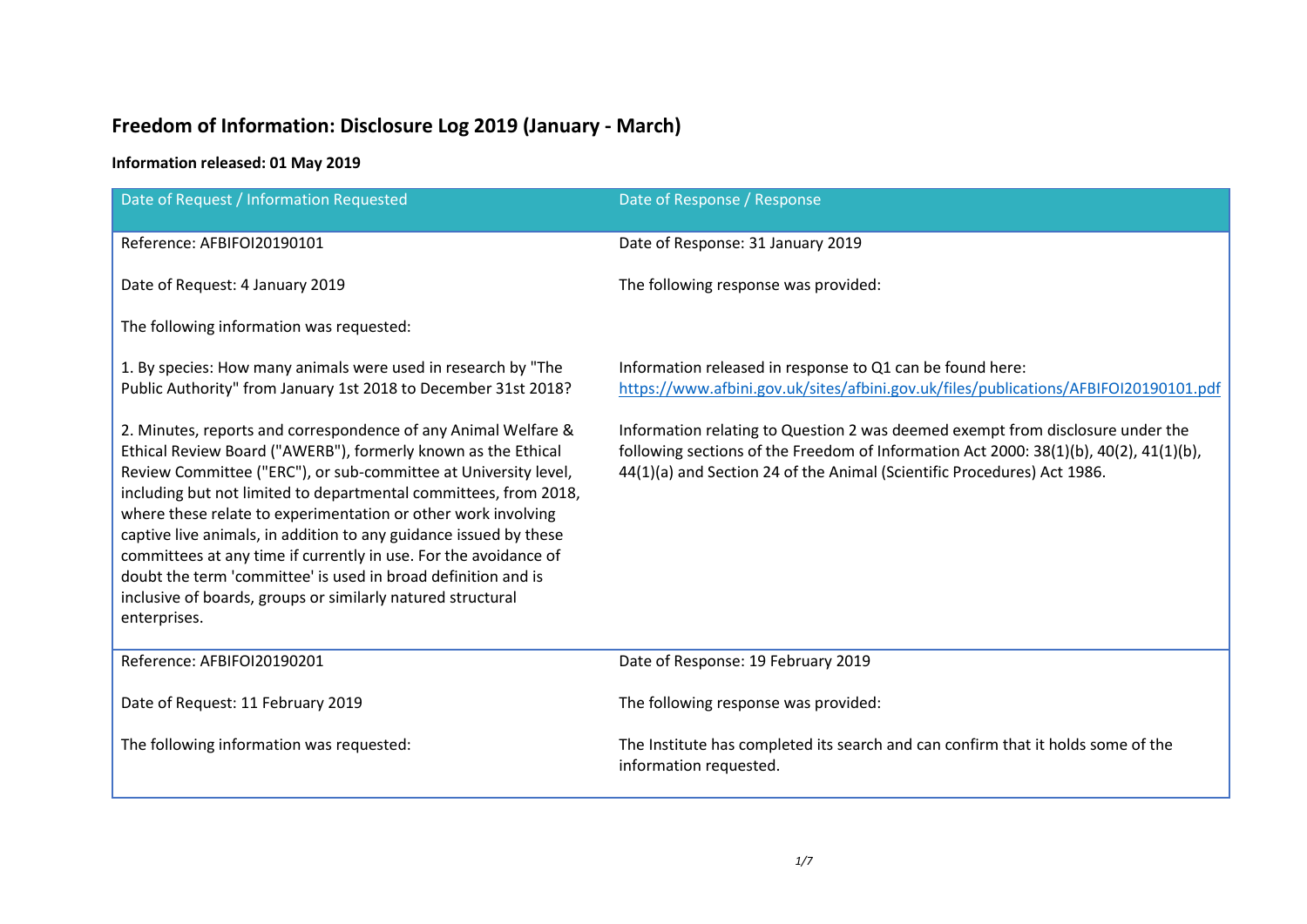### Date of Request / Information Requested Date of Response / Response / Response

1. Local Area Network

a) What Manufacturer is your LAN Network?

b) What date does your support contract come up for renewal on the LAN Network?

c) What is the current cost of the LAN Network Support?

d) Which company is the support contract with?

### 2. Contacts

a) Who is responsible for ICT in the organisation and what are their contact details?

b) Who is responsible for ICT Infrastructure in the organisation and what are their contact details?

c) Who is responsible for ICT Purchasing in the organisation and what are their contact details?

### Qu. 1 (a)-(d):

AFBI does not hold information regarding LAN supplier or LAN support contracts. IT Assist is part of Enterprise Shared Services in the Department of Finance and provides common IT infrastructure services covering the supply and maintenance of desktop computing, network infrastructure, internet protocol, telephony, data centre storage facilities, server hosting/support and helpdesk function. IT Assist is responsible for AFBI's LAN infrastructure so you should contact them about this, using the email [foi@finance-ni.gov.uk](mailto:foi@finance-ni.gov.uk)

Qu. 2 (a)&(b): David Armstrong, Head of IT, AFBI, Newforge Lane, Belfast, BT9 5PX email[: info@afbini.gov.uk](mailto:info@afbini.gov.uk)

Qu. 2 (c):

• Common IT: IT Assist, email:foi@finance-ni.gov.uk

• Line-of-business IT: David Armstrong, Head of IT, AFBI, Newforge Lane, Belfast, BT9 5PX, email: [info@afbini.gov.uk](mailto:info@afbini.gov.uk)

3. Staff

a) How many IT users do you have?

b) How many locations/offices do you have?

### Qu. 3 (a): Approx. 650.

Qu. 3 (b): This information is published on the AFBI website <https://www.afbini.gov.uk/>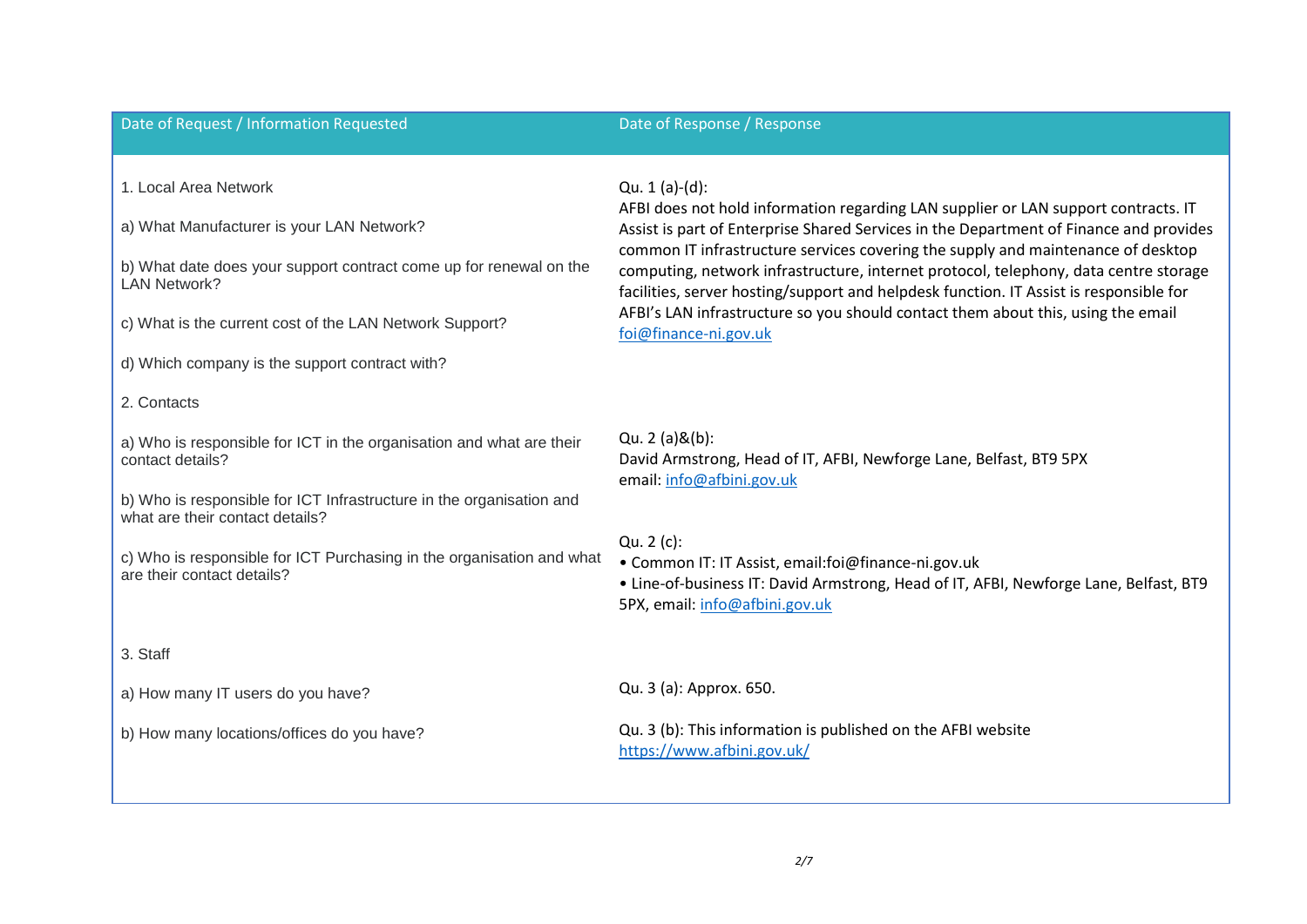| Date of Request / Information Requested                                                                                                                                    | Date of Response / Response                                                                                                                                                                                                                                                                                                                                                                                                                                                                                                                                                                                                                                                                                                                        |
|----------------------------------------------------------------------------------------------------------------------------------------------------------------------------|----------------------------------------------------------------------------------------------------------------------------------------------------------------------------------------------------------------------------------------------------------------------------------------------------------------------------------------------------------------------------------------------------------------------------------------------------------------------------------------------------------------------------------------------------------------------------------------------------------------------------------------------------------------------------------------------------------------------------------------------------|
| Reference: AFBIFOI20190202                                                                                                                                                 | Date of Response:                                                                                                                                                                                                                                                                                                                                                                                                                                                                                                                                                                                                                                                                                                                                  |
| Date of Request: 13 February 2019                                                                                                                                          | The following response was provided: 5 March 2019                                                                                                                                                                                                                                                                                                                                                                                                                                                                                                                                                                                                                                                                                                  |
| The following information was requested:<br>1. Were Minutes taken for the Closed Board meeting held on 6th<br>October 2016?                                                | Qu.1: While we do not believe that the information sought by this request to properly<br>be the subject matter of an information request under the Freedom of Information<br>Act 2000, we can confirm that minutes were taken for this meeting.                                                                                                                                                                                                                                                                                                                                                                                                                                                                                                    |
| 2. If Minutes were recorded, why have they not been published?                                                                                                             | Qu.2: While we do not believe that the information sought by this request to properly<br>be the subject matter of an information request under the Freedom of Information<br>Act 2000, we can confirm that the minutes of the meeting held on 6 October 2016<br>record discussions related to confidential matters and are marked as such. The "AFBI<br>Standing Orders: Schedule of matters reserved to the Board and Scheme of<br>Delegation" are available on the AFBI website (www.afbini.gov.uk). Section 2.7.5<br>"Publication of minutes" of this document state the following: "Once approved by the<br>Board, non-confidential minutes of Board meetings will be a matter of public record<br>and publicly available on the AFBI website. |
| 3. If Minutes were not recorded, why not?                                                                                                                                  | Qu.3: Not applicable, see response to Qu. 2 above                                                                                                                                                                                                                                                                                                                                                                                                                                                                                                                                                                                                                                                                                                  |
| Reference: AFBIFOI20190203                                                                                                                                                 | Date of Response: 5 March 2019                                                                                                                                                                                                                                                                                                                                                                                                                                                                                                                                                                                                                                                                                                                     |
| Date of Request: 13 February 2019                                                                                                                                          | The following response was provided:                                                                                                                                                                                                                                                                                                                                                                                                                                                                                                                                                                                                                                                                                                               |
| The following information was requested:                                                                                                                                   |                                                                                                                                                                                                                                                                                                                                                                                                                                                                                                                                                                                                                                                                                                                                                    |
| Minutes of the Board Meeting held on 5th January 2017, record that<br>a Closed Session with the CEO & Non-Executive Board members took<br>place at the end of the meeting. |                                                                                                                                                                                                                                                                                                                                                                                                                                                                                                                                                                                                                                                                                                                                                    |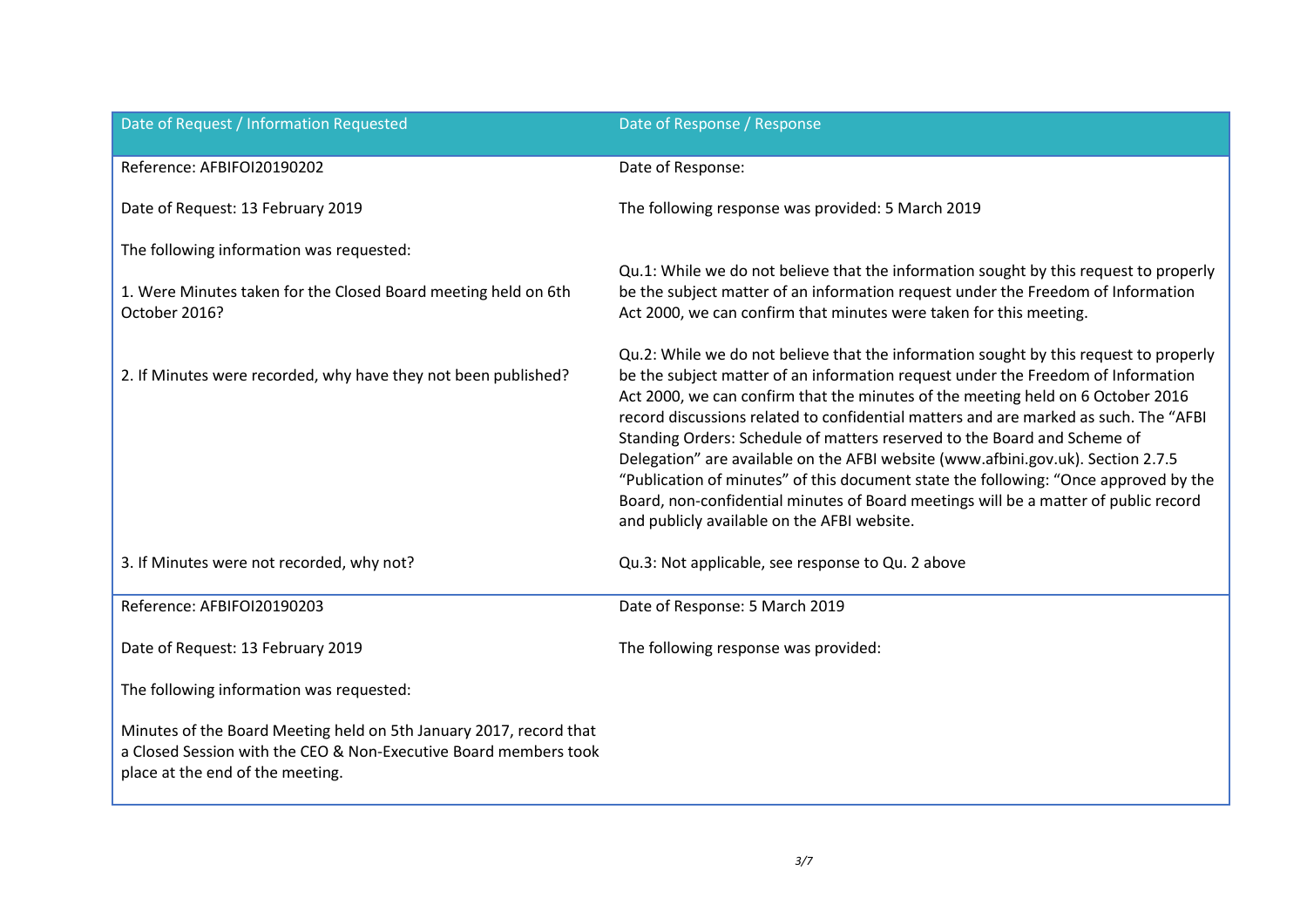| Date of Request / Information Requested                                                                     | Date of Response / Response                                                                                                                                                                                                                                                                                                                                                                                                                                                                 |
|-------------------------------------------------------------------------------------------------------------|---------------------------------------------------------------------------------------------------------------------------------------------------------------------------------------------------------------------------------------------------------------------------------------------------------------------------------------------------------------------------------------------------------------------------------------------------------------------------------------------|
| 1. Were Minutes taken for this Closed Session?                                                              | Qu. 1: While we do not believe that the information sought by this request to properly<br>be the subject matter of an information request under the Freedom of Information<br>Act 2000, we can confirm that minutes were not taken for this closed session.                                                                                                                                                                                                                                 |
| 2. If Minutes were recorded, why have they not been published?<br>3. If Minutes were not recorded, why not? | Qu. 2: Not applicable, see response to Qu. 1 above<br>Qu. 3: While we do not believe that the information sought by this request to properly<br>be the subject matter of an information request under the Freedom of Information<br>Act 2000, we can confirm that the closed session was held to discuss confidential<br>issues.                                                                                                                                                            |
| Reference: AFBIFOI20190303                                                                                  | Date of Response: 8 April 2019                                                                                                                                                                                                                                                                                                                                                                                                                                                              |
| Date of Request: 12 March 2019                                                                              | The following response was provided:                                                                                                                                                                                                                                                                                                                                                                                                                                                        |
| The following information was requested:                                                                    |                                                                                                                                                                                                                                                                                                                                                                                                                                                                                             |
| 1. Do AFBI have Contracts of Employment with their employees?                                               | Qu.1: Yes, these are in the form of offers of employment.                                                                                                                                                                                                                                                                                                                                                                                                                                   |
| 2. Do AFBI have a Human Resources Section/Department?                                                       | Qu.2: AFBI has a small Human Resources section and the majority of Human<br>Resources functions are managed by 'HRConnect' under a Service Level Agreement<br>with AFBI. HRConnect is the transactional Human Resource service for the NI Civil<br>Service Departments, the NI Office and other participating organisations, providing HR<br>services such as Resourcing, Payroll and Employee Relations. It is provided by<br>Enterprise Shared Services within the Department of Finance. |
| 3. Do AFBI Human Resources Section/Division retain records for their<br>current and past employees?         | Qu.3: Personnel files are held off-site by HRConnect and are retained as per<br>Section 4.1 - 4.4 of the DoF Retention & Disposal Schedule which is published at:<br>https://www.finance-ni.gov.uk/publications/dof-records-and-information-                                                                                                                                                                                                                                                |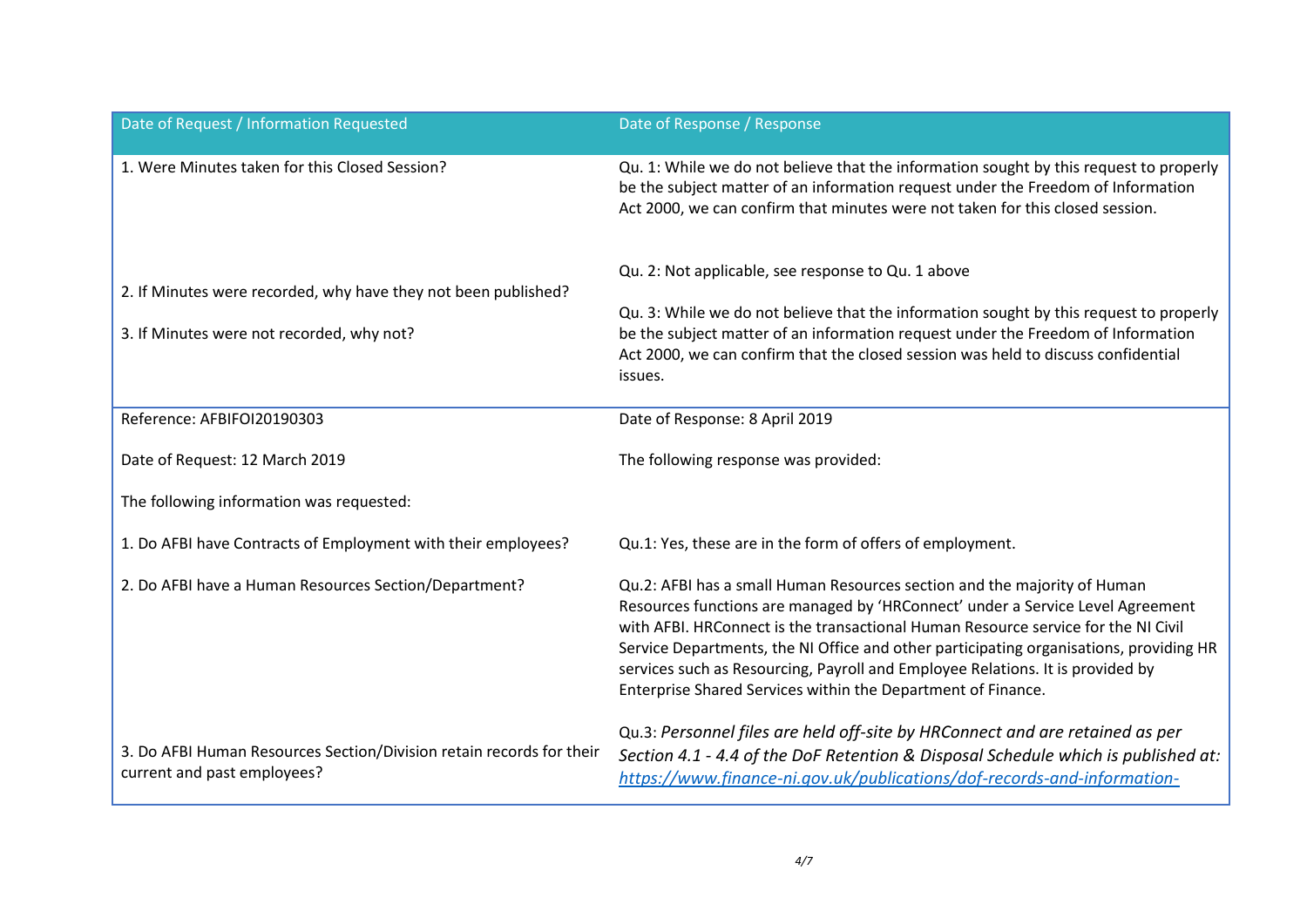| Date of Request / Information Requested                                                  | Date of Response / Response                                                                                                                                                                                                                                                                                                                                                                                                                                                                                                                                                                                                                                                                                                                                                                                                                                                                                             |
|------------------------------------------------------------------------------------------|-------------------------------------------------------------------------------------------------------------------------------------------------------------------------------------------------------------------------------------------------------------------------------------------------------------------------------------------------------------------------------------------------------------------------------------------------------------------------------------------------------------------------------------------------------------------------------------------------------------------------------------------------------------------------------------------------------------------------------------------------------------------------------------------------------------------------------------------------------------------------------------------------------------------------|
|                                                                                          | management-policy-and-retention-and-disposal-schedule. AFBI HR hold some<br>partial records of current and past employees on-site that are equivalent to the<br>categories listed in Departmental HR (Section 4.5) in the above schedule.                                                                                                                                                                                                                                                                                                                                                                                                                                                                                                                                                                                                                                                                               |
| Reference: AFBIFOI20190304                                                               | Date of Response: 8 April 2019                                                                                                                                                                                                                                                                                                                                                                                                                                                                                                                                                                                                                                                                                                                                                                                                                                                                                          |
| Date of Request: 12 March 2019                                                           | The following response was provided:                                                                                                                                                                                                                                                                                                                                                                                                                                                                                                                                                                                                                                                                                                                                                                                                                                                                                    |
| The following information was requested:                                                 |                                                                                                                                                                                                                                                                                                                                                                                                                                                                                                                                                                                                                                                                                                                                                                                                                                                                                                                         |
| 1. Was Administration of Royalty income contracted out of AFBI?<br>And if so             | Qu.1: In October 1999 prior to the formation of AFBI in 2006, the Department of<br>Agriculture for Northern Ireland Science Service (DANI) (one of the predecessors<br>of AFBI) entered into a memorandum of agreement with Queen's University<br>Belfast, which required Queen's University Belfast to be the party to all<br>Intellectual Property Rights (IPR) instruments in connection with the results of<br>joint collaborative research between DANI and Queen's University, Belfast and<br>also effectively on DANI's sole behalf. Accordingly, all applicable royalty<br>payments have been made to Queen's University Belfast who have accounted<br>to DANI (now AFBI) in respect of all applicable royalty payments received by<br>Queen's University Belfast. This agreement requires DANI (now AFBI) to pay<br>Queen's University Belfast a fee equivalent to 10% of any royalty and/or patent<br>income. |
| 2. Where and when was this contract advertised?                                          | Qu.2: Advertisement of these services was not applicable. The arrangements<br>contemplated research collaborations with Queen's University Belfast.                                                                                                                                                                                                                                                                                                                                                                                                                                                                                                                                                                                                                                                                                                                                                                     |
| 3. What Administration duties/services are provided to AFBI in<br>respect of these fees? | Qu.3: The arrangements require the QUB Research Office to provide an advisory and<br>facilitating role with respect to the protection of IPR to DANI (now AFBI).                                                                                                                                                                                                                                                                                                                                                                                                                                                                                                                                                                                                                                                                                                                                                        |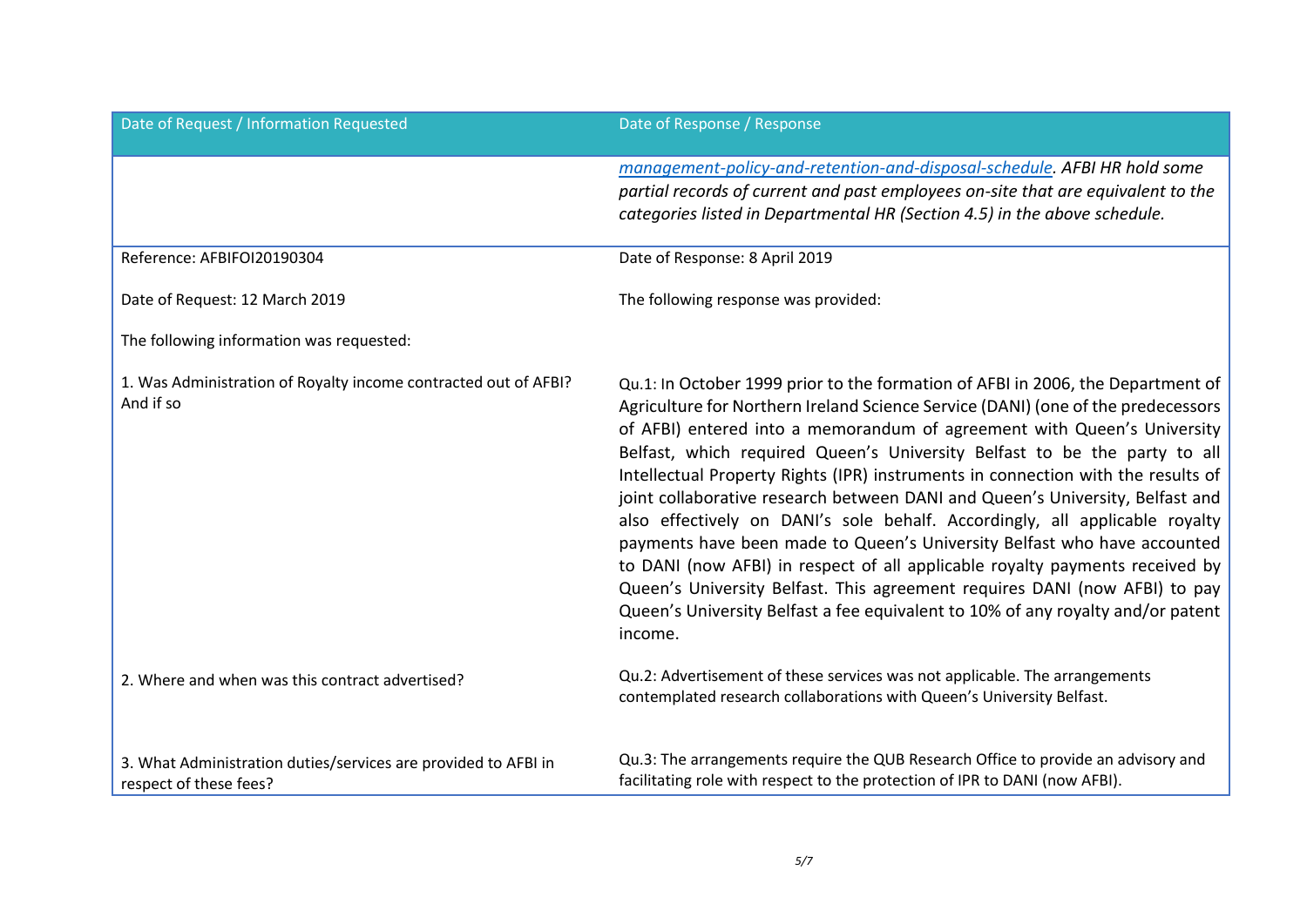| Date of Request / Information Requested                                                                            | Date of Response / Response                                                                                                                                                                                                                                                                                                    |
|--------------------------------------------------------------------------------------------------------------------|--------------------------------------------------------------------------------------------------------------------------------------------------------------------------------------------------------------------------------------------------------------------------------------------------------------------------------|
| 4. Who/whom were these fees paid to for the 2015/2016 year?                                                        | Qu.4: Queen's University Belfast                                                                                                                                                                                                                                                                                               |
| 5. Who/whom were these fees paid to for the 2016/2017 year?                                                        | Qu.5: Queen's University Belfast                                                                                                                                                                                                                                                                                               |
| 6. Who/whom were these fees paid to for the 2017/2018 year?                                                        | Qu.6: Queen's University Belfast                                                                                                                                                                                                                                                                                               |
| 7. Who/whom is responsible for auditing accounts for Administration<br>of Royalty fees?                            | Qu.7: AFBI's accounts are audited annually by the Comptroller and Auditor General<br>(Northern Ireland Audit Office) under Schedule 1, Section 17 of the Agriculture (NI)<br>Order 2004.                                                                                                                                       |
| Reference: AFBIFOI20190305                                                                                         | Date of Response: 8 April 2019                                                                                                                                                                                                                                                                                                 |
| Date of Request: 12 March 2019<br>The following information was requested:                                         | The following response was provided:<br>(N.B. * refers to page numbers in AFBI's Annual Report and Accounts 2016-2017, dated<br>5 <sup>th</sup> November 2018)                                                                                                                                                                 |
| 1. Where in AFBI's published Accounts, are payments via Settlements<br>agreed under the 1977 Patents Act recorded? | Qu.1: These are included in the Statement of Comprehensive Net Expenditure (page<br>68*) within the "Other operating expenditure" figure of £25,750k. Note 4 on page 77*<br>breaks this figure down and the payments via Settlements agreed under the 1977<br>Patents Act are included in the "Other expenses" line of £1,730k |
| 2. Where in AFBI's published Accounts, are payments via Rewards to<br>Staff Scheme recorded?                       | Qu.2: These are included in the Statement of Comprehensive Net Expenditure (page<br>68*) within the "Other operating expenditure" figure of £25,750k. Note 4 on page 77*<br>breaks this figure down and the payments via the Rewards to Staff Scheme are<br>included in the "Other expenses" line of £1,730k                   |
| 3. Who provides the VAT invoice to AFBI in respect of Royalty<br>Administration?                                   | Qu.3: Queen's University Belfast                                                                                                                                                                                                                                                                                               |